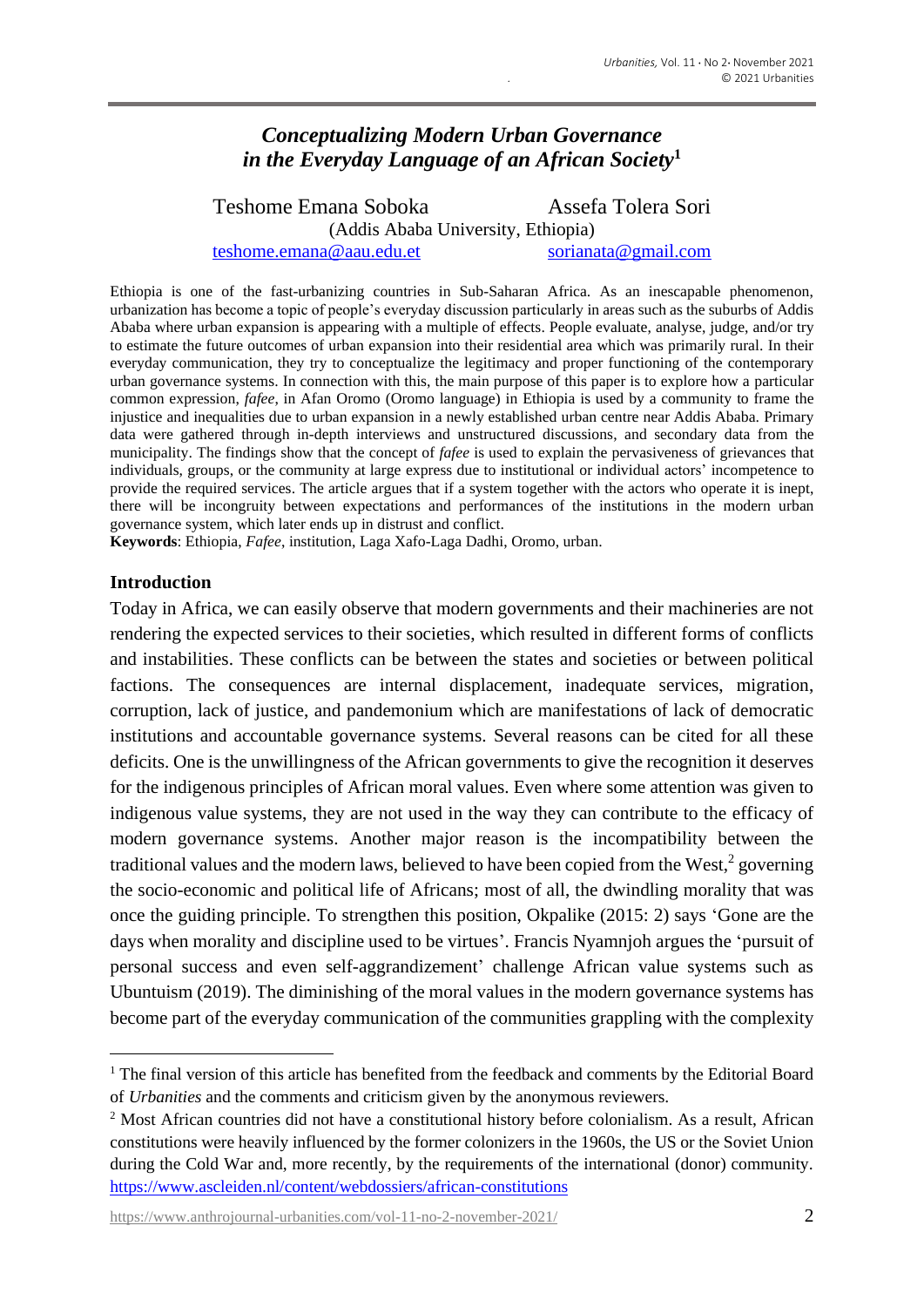of the challenges that they face due to urban expansion in the suburbs of Addis Ababa, Ethiopia, today.

The main purpose of this article is to explore how a single negatively charged concept, *fafee, 3* is used by the Oromo community of the study area to enforce positive consequences in the society's daily practices, and how this concept is used to explain the deficit of modern urban governance system in a particular urban centre, Laga Xafo-Laga Dadhi town, in Oromia. The main source of data is an ethnographic fieldwork conducted in this town between 2011 and 2012. The complexity of the situation in the locality calls for the use of such an approach to explicate the different perceptions and competing interpretations of the realities because 'ethnographic research is an "art of the possible", and in cities, there are many possibilities [...] the application of ethnographic methodology leads to a great variety of approaches and to new paradigmatic challenges' (Pardo et al. 2020: 1). Clifford Geertz's (1973) innovative idea of 'Thick description' also works in urban ethnography because it helps to generate several forms of knowledge out of the many possibilities (Krase 2018). Of course, the above authors acknowledge the contribution of scholars from different academic disciplines such as social anthropology, sociology, history, and urban planning for the 'methodological and theoretical development' for the 'contribution that ethnography offers for a better grasp of our rapidly changing and increasingly complex cities' (Pardo et al. 2020:3).

The paper first reviews how the underpinning principles of some selected African indigenous values have served humanity, and then elaborates the context in which the concept *fafee* is used to examine the incompetence of urban governance system, as perceived by the farming community which is recently included in the newly established Laga Xafo-Laga Dadhi town, located about 20 km in the eastern border of Addis Ababa. The development of Laga Xafo-Laga Dadhi, and other towns which were made to have their own municipal administrations after 2005 around Addis Ababa, has historical, empirical and political foundations.

Historically, before the establishment of Addis Ababa (AA) in 1886, the present location of the city was predominantly occupied by the Tulama Oromo which is one of the five 'clans' of the Oromo, the largest ethno-national group in Ethiopia (Haile 2009). Tulama Oromo in the area were predominantly farmers who used the land for crop production and animal grazing. However, due to the establishment of AA and the expansion of its frontiers over time, the farmers have continued to lose their land due to the influx of migrants from other areas of the country to tap the opportunities of urban way of life. Since then, these farmers who have been pushed away from what is now the centre of the city have protested against the exclusive nature of the urban policies and urban development programs. Whenever regimes change in Ethiopia since the creation of the modern Ethiopian state by Menelik II, they come up with their own land and urban development policies which have never made justice to the Tulama Oromo farmers in and around Addis Ababa although they claim they owned the land until the advent of the city in 1886.

<sup>3</sup> The word *Fafee* is derived from *fafa*. It means to become deformed, maimed or physically handicapped. Figuratively, it means 'useless or good-for-nothing' (Gamta 1989: 204).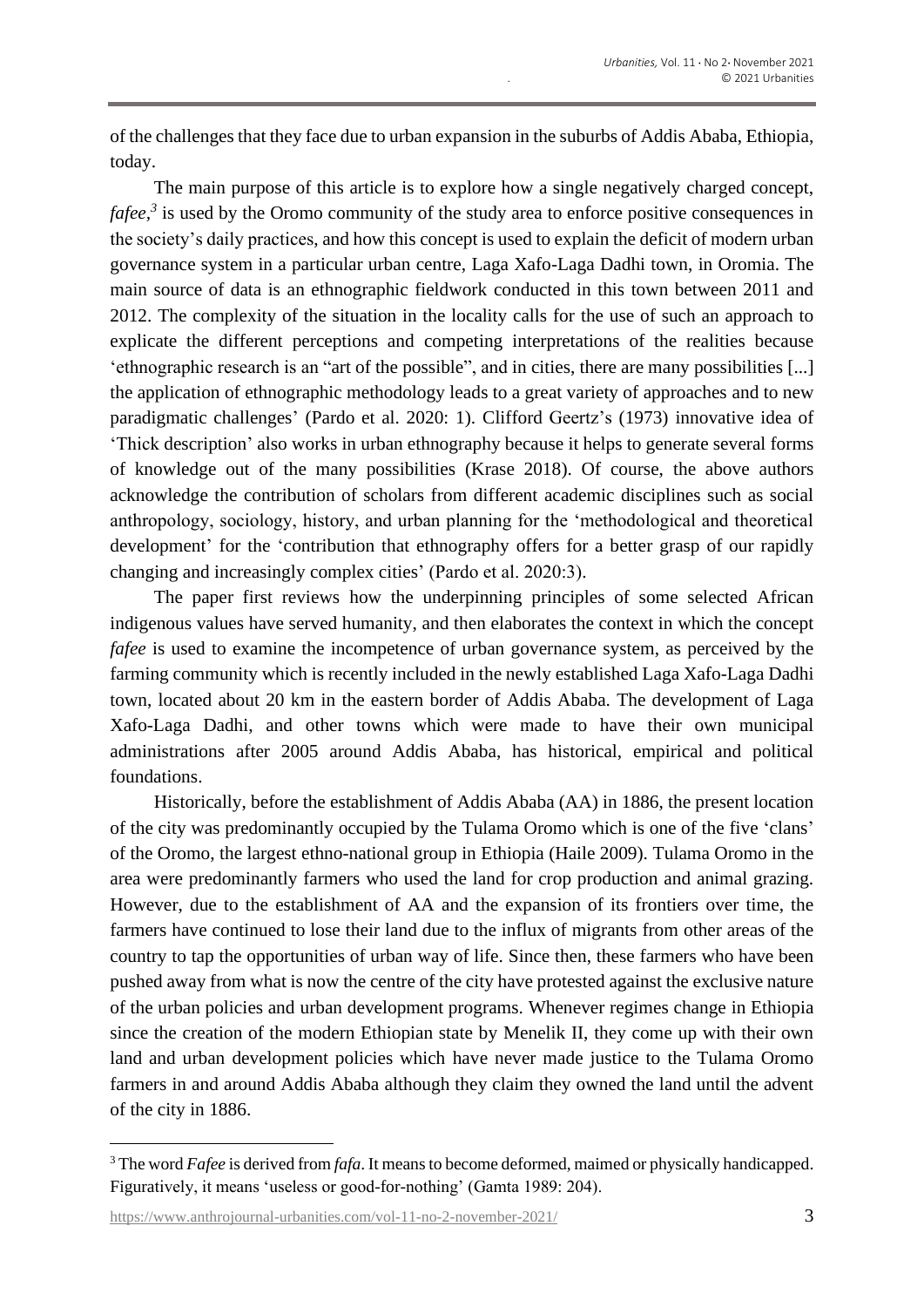Empirically, the city has fast expanded after the coming into power of the Ethiopian Peoples' Revolutionary Democratic Front (EPRDF)<sup>4</sup> in 1991 with its 'free-market' economic policy where the value of urban land has appreciated. Since the creation of the modern Ethiopian state with the Abyssinian expansion to today's southern half of the country (Baxter 1978), land has been a centre of struggle. The struggle was between the Abyssinian landlords and their local agents and the dispossessed people until 1974 (Markakis and Ayele 1986) and between the state and the people during the Military Dergue regime (1974-1991), which nationalized rural and urban lands. The EPRDF that came to power in 1991 declared that exclusive ownership of land is vested in the State and the Peoples of Ethiopia (Art. 40: 3) leaving only usufruct rights for citizens. Today, land ownership has been a centre of two opposing views under the EPRDF — whether, on the one hand, the country should privatize land or, on the other hand, keep it as it is under state ownership because the present Prosperity Party (PP)-led government retained state ownership of land.

In practice, the 'federal government assumes the power to formulate the broader land policy' (USAID 2004: x), while the regional states have their own respective rural land laws. The Oromia Regional State, where this study area is located, has enacted different rural land policies (see Proc. No 56/2002, 70/2003, 103/2005, 137/2007). Yet urban land administration is governed by federal laws such as Proc. 89/1993, 445/2005, 721/2011, and 1161/2019 which facilitate urban land lease holding system. The implementation of these laws, however, has resulted in challenges such as displacement, lack of transparency in the land transfer, unfair and unjust compensation payment, and lack of rehabilitation mechanisms for the displaced people. These have resulted in inequalities and injustices in the land administration and the overall urban governance system in Laga Xafo-Laga Dadhi town.



Map 1. Major towns surrounding Addis Ababa. Source: GIS in the Department of Geography and Environmental Studies, AAU.

<sup>4</sup> This is a coalition of four organizations; that is, Tigray Peoples Liberation Front (TPLF), Amhara National Democratic Movement (ANDM), Oromo Peoples Democratic Organization (OPDO) and Southern Peoples Democratic Movement (SPDM).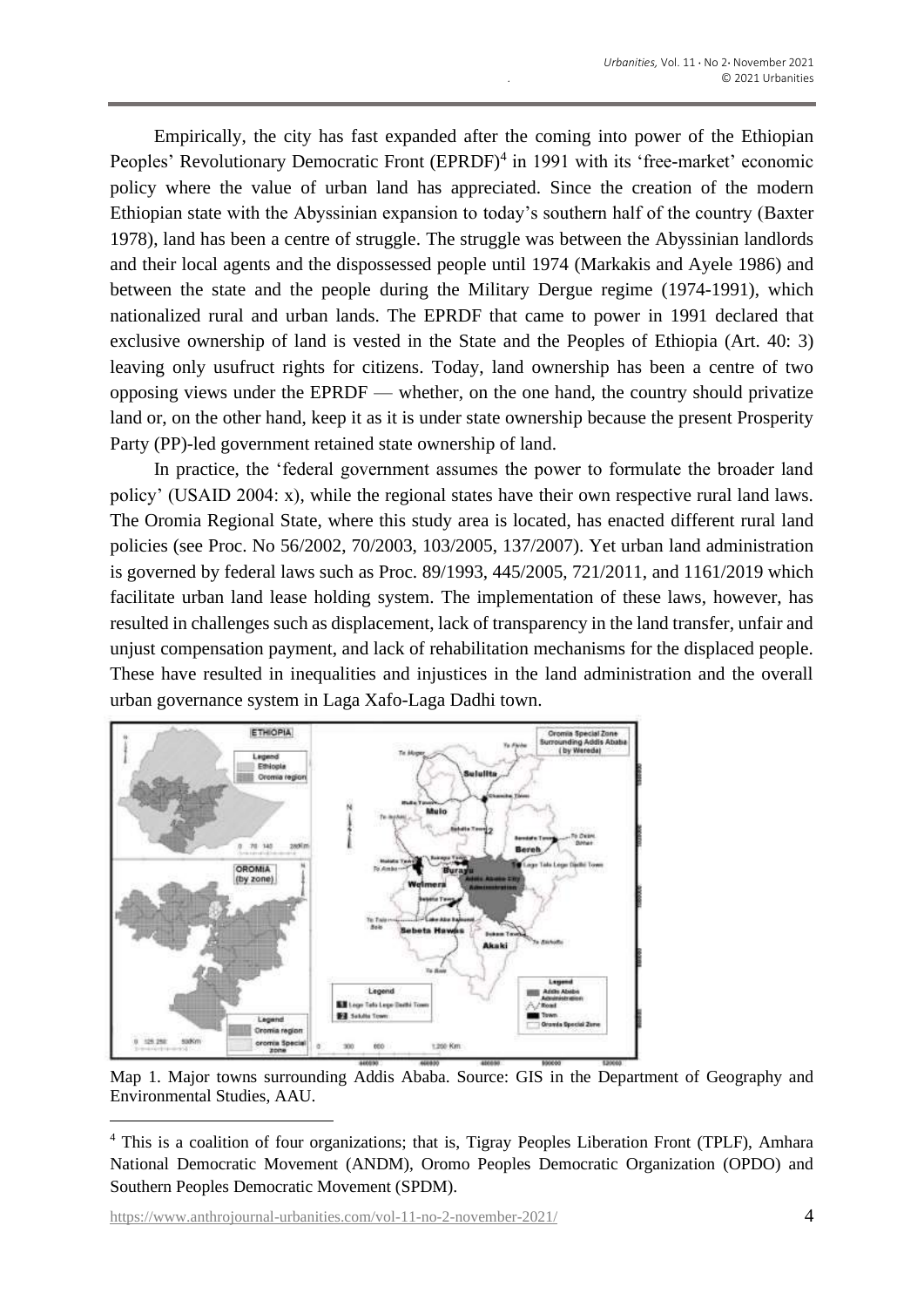In addition to the above historical and empirical reasons, there is a political dimension behind establishing new municipal administrations for small towns around Addis Ababa. In 2005 the Oromia Regional State, the region in which Addis Ababa is located and where there is a heated contention over who should administer the city, declared the establishment of eight municipal towns including Laga Xafo-Laga Dadhi (See Map 1). The decision to establish new municipalities around Addis Ababa sounds reasonable and logical at face value to check the expansion of the city and to help the farming communities to stand up to the pressure of the ever-expanding AA through their own local administration under the new municipalities. But politically, the regional government was in fear of losing more administrative territories, which may make it lose its power in the contentious suburbs. Paradoxically, although the Regional Government is proud of the result of the decision, it is palpable that the new towns themselves have consumed large size of farm land in their localities exacerbating the pressure on the farming communities. It is these historical, empirical, and political complexities that the local farming communities grapple with to frame in their everyday language.

According the data from the municipality, the population of the town is about 18,000, of which 90% are Orthodox Christians, 5% are Muslims and the remaining 5% are followers of other religions. The town is expanding into the farmlands of the surrounding farming communities in three directions (south, east and north) and the population is also growing. In the west, the town is almost connected to Addis Ababa where Xafo River is the boundary separating the two.

While this study is primarily the result of qualitative data from in-depth interviews and focus group discussions with community members and key informant interviews with officials from the different sector offices of Laga Xafo-Laga Dadhi town, it is spiced with a literature review of African indigenous value systems documented by scholars in the field of social sciences some of whom have used an anthropological lens in analysing these values. It is this anthropological lens that this study employs to examine how the concept of '*fafee'* is used by the farming communities to frame their understanding of the impact of urbanization on their livelihoods, express their grievances and understand the urban governance system in the study area. However, before we look at how the concept is used, let us have a brief overview of how indigenous African value systems have served for human wellbeing.

#### **African Indigenous Values as a Base for Human Happiness**

African societies have had their own indigenous governance systems with which they used to enforce moral value principles in their respective communities. They have their own philosophy of life and living which were used to shape and monitor the daily practices and moral values of members of the specific societies. Of course, though not as efficient as they were, some of these indigenous value systems are in use with less potency to influence modern governance which have to do with collective or individual everyday engagements. Since many African nations have copied their laws and constitutions from the West, it seems that they do not have sufficient room to accommodate indigenous value principles in formulating modern governance systems. Even if one claims that he/she has done this, it remains only a lip service. In this section, we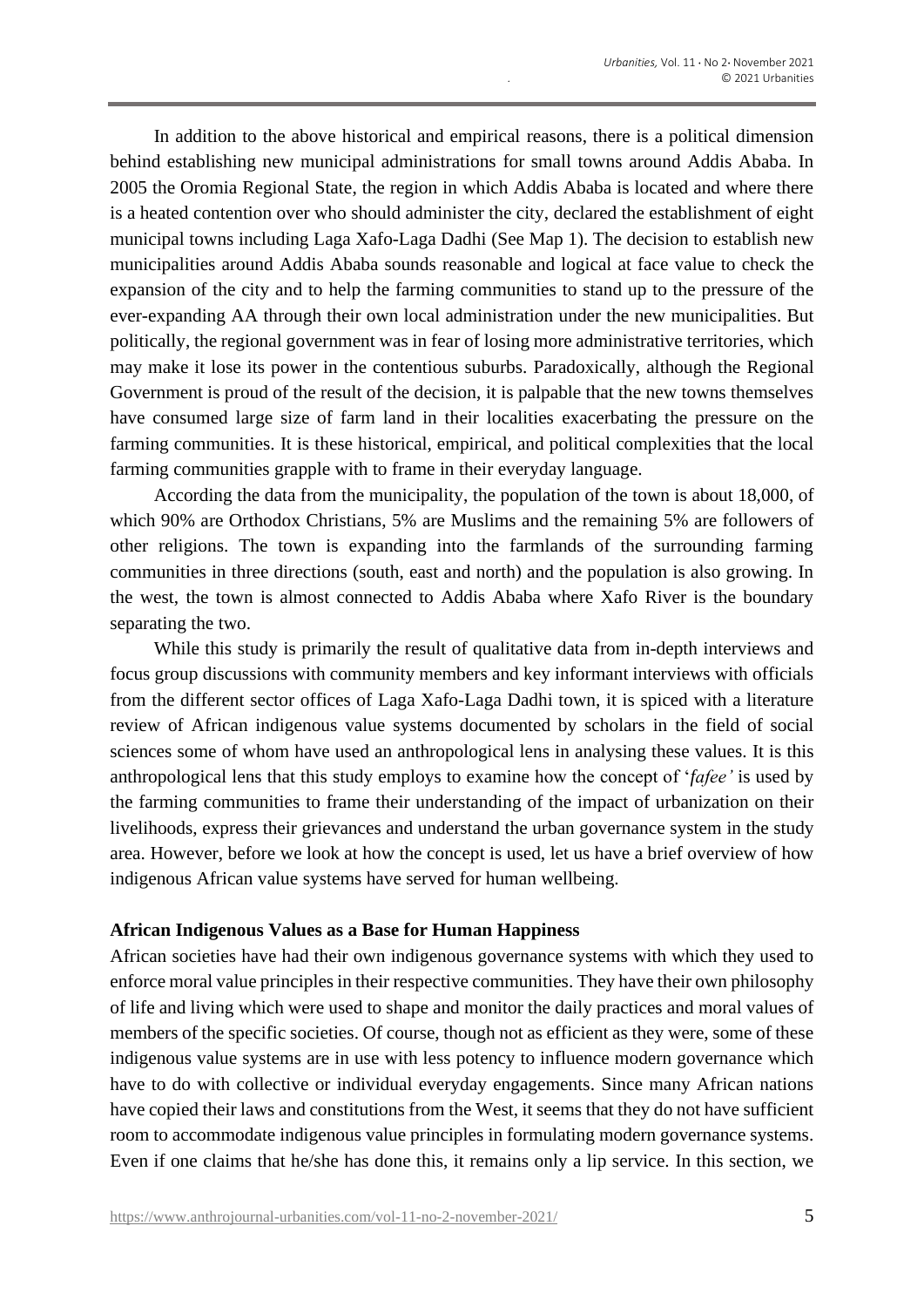will briefly review a few of the indigenous value principles selected from among African societies to provide a broader conceptual background to discuss about the concept *fafee*, a negatively charged expression but used to encourage and uphold positive behaviour while explaining the injustice in the existing urban governance systems and the administrative actors. The concept may serve to stimulate people's mindfulness and call for possibilities to create a new order that accords with people's expectations.<sup>5</sup>

Despite the effect of colonization and the weakening of indigenous governance systems, many African societies have maintained their indigenous value systems which are still at work at their respective community levels. These value systems grounded in their indigenous philosophies possess the potential to ensure the wellbeing of humanity and call for their enhanced role in the modern governance systems. To begin with, one widely cited and most ubiquitous in almost all parts of the African countries where the Bantu language is spoken is the Ubuntu indigenous philosophy. It is integrated into all aspects of the day-to-day life of the more than five million Bantu speakers in Southern, Central, West and East Africa (Metz 2012). Ubuntu philosophy believes in group solidarity, which is crucial for the survival of African communities where it is exercised (Mbigi 1997). Based on the 'ideals of trust, conviviality and support' (Nyamnjoh 2019: 1), Ubuntu philosophy guides the societies to evaluate whether what they are doing is for the betterment of human happiness.

Broodryk (2009: 175) further illustrates the positive attributes of African Ubuntu indigenous value system by using the term itself as an abbreviation for several values that prevail in humanity. These concepts include universality of human brotherhood, the importance of developing the behaviour of humaneness where unity is so crucial for solidarity and social bond in the community. Ubuntu values the importance of negotiation, consensus, and equality which could be ensured through tolerance, patience, mediation, understanding, and forgiveness to ensure the universal values that one wishes to see in African modern governance system today. That is why a commentator in *News 24.com* in its user's comments on 15 November 2011 stated: 'If more people embrace this realizing the value of Ubuntu moral principles…, I believe that we can see a Renaissance of global proportions which would ensure the survival of the human race as a species and further our own evolution as being who can actually decide between right and wrong'. Moreover, Gutierrez (2017) believes that '[…] the African Ubuntu can bring about a revolution of tenderness if the people of the world allow themselves to drink of its spirit'. 6

In Ethiopia, there is a variety of cultural groups with their own cultural value principles in all spheres of their everyday life. This is reflected in the indigenous environmental protection systems of the Gedeo people (Senishaw 2014) and indigenous land fertility management systems with diverse traditional applications among the agriculturalist Amhara, Oromo, and Tigray communities in the highlands of the country (Lemmma and Haile 2000, Demissie et al. 2000). The practice of '*Kwor'* as a moral principle for ensuring justice and order in the traditional peace-making processes among the Anuak society (Tasew 2000) in the western part

[https://www.anthrojournal-urbanities.com/vol-11-no-2-november-2021/](https://www.anthrojournal-urbanities.com/?page_id=1361&preview=true) 6

<sup>5</sup> This explanation is made following peer-reviewers' comments.

<sup>6</sup> [http://aefjn.org/en/ubuntu-an-african-culture-of-human-solidarity-2/,](http://aefjn.org/en/ubuntu-an-african-culture-of-human-solidarity-2/) accessed on 25 09 2019.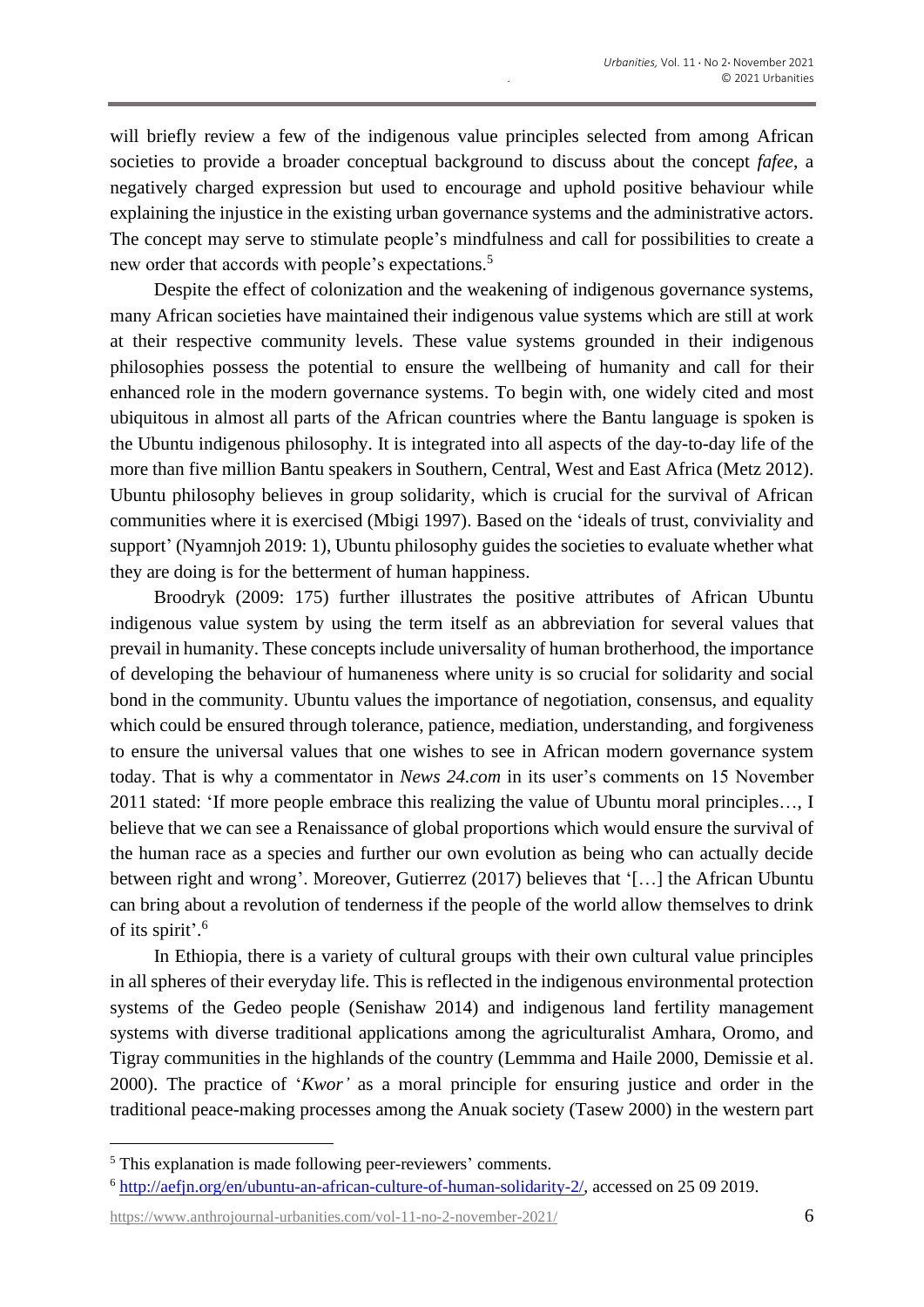of the country is an indicator of the diverse cultural practices which can be alternative sources of knowledge for modern governance systems in a multinational and multicultural country like Ethiopia.

As the main aim of this article is exploring how the concept *fafee* is used to explain the everyday encounters of the farming communities in Laga Xafo-Laga Dadhi town, it behoves upon us to exert some energy into the understanding of basic moral values in the Oromo Gada System<sup>7</sup> which are common, though not equally practiced everywhere today, among the nearly forty<sup>8</sup> million Afaan Oromo<sup>9</sup> speakers in Ethiopia. Of course, it is the basis for the main theme of the discussion in this article. Gada is a generation and age set system (Legesse 1973, 2000; Jalata 2012; Taddese 2009; Fituma 2017). It embraces crucial legal, political, social, religious, and economic aspects which together build a basic framework for order and execution of meaningful life to prevail. As a governance system, Gada guides the life course of individuals and regulates political, economic, social and religious activities of the community. In his study of 'African Indigenous Leadership Philosophy and Democratic Governance System: Gada's Intersectionality with Ubuntu', Abdurahman Abdulahi (2020) has made an exhaustive comparison of Ubuntu and Oromo Gada System and outlined a list of overlapping value principles. The principle of human universality in Ubuntu is termed as *Namummaa* (humanness) in the Oromo Gada System referring to respect, equality, and dignity of all mankind. Human freedom and the value of respect for human rights, equality of mankind irrespective of any ascribed or achieved capital at both collective and individual level, are other principles that the author explored in the value principles of the Gada System. In addition, *Safuu* (morality) (Alemayehu 2015, Megerssa and Kassam 2019, Abdulahi 2020) — which is expressed as tolerance or unity in Ubuntu value principles — is used to transform conflict and restoration of peace and healing (*nagaa*) for better relationships among the Gada practitioners. Other principles such as decision-making through consensus, rule of law, separation of power, and division of power are Gada System treasures of values that overlap with the modern governance system (Abdulahi 2020, Fituma 2017). This is why Abdulahi (2020) has also explored how the value principles in Gada System are seen in the UN, OECD, and AU good governance principles today.

The above overview of African indigenous value principles, and particularly the moral values in Oromo Gada System are the basis for looking into the concept '*Fafee'* as an everyday expression in Oromo language, though not strictly considered as one of the guiding value principles in their culture.

 $\frac{7}{1}$  The Gada system has been added to UNESCO Representative List of the Intangible Cultural Heritage of Humanity since 30 November 2016.

<sup>8</sup> Since numbers are always politicized in multi-national federal Ethiopia, these days it is difficult to get uncontested figures on the population size of a given ethno-national group. The Oromos always claim to constitute at least 50% of the Ethiopian population.

<sup>&</sup>lt;sup>9</sup> This is an Afroasiatic language that belongs to the Cushitic branch. It is native to the Ethiopian state of Oromia and is spoken predominantly by the Oromo people and neighbouring ethnic groups in the Horn of Africa. [https://en.wikipedia.org/wiki/Oromo\\_language](https://en.wikipedia.org/wiki/Oromo_language)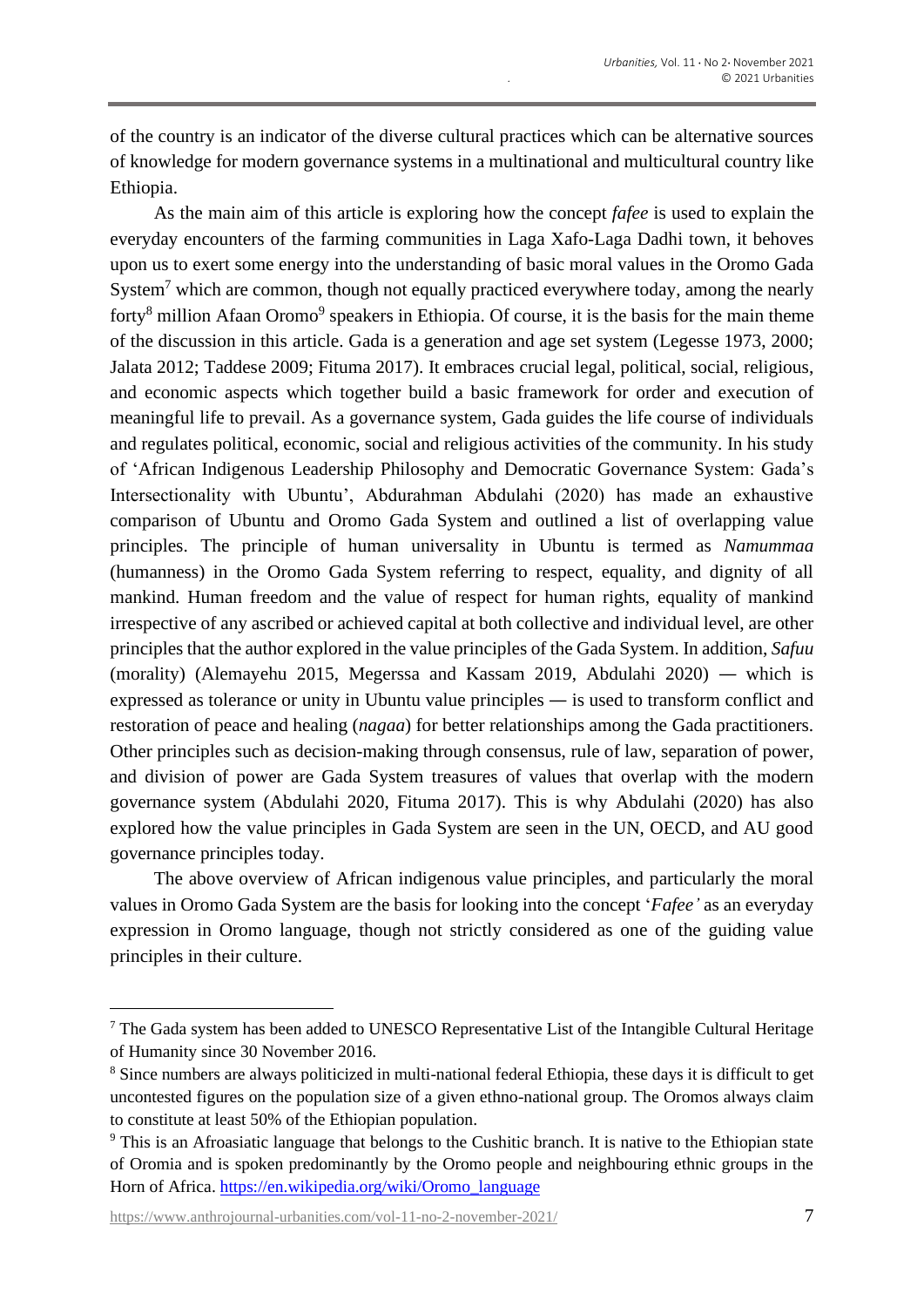# *Fafee* **— An Everyday Oromo Expression for Framing Modern Governance Systems**

Like any other oral society, the Oromo people have a long-established way of transmitting the cultural values they feel worth sustaining. In doing so, whatever they do or encounter, good or bad, is the result of the will of *Waqaa,* the creator God*.* Although the majority of the Oromo in the study area are Orthodox Christians, the traditional understanding of *Waaqaa* is still there because 'the indigenous Oromo religion which had been practiced long before the introduction of the two major religions, Christianity and Islam into Northeast Africa, was known as *Waaqeffanna*. It is the term derived from an Oromo word, *Waaqaa* which literally means sky God (above all else) and a believer in it is called *Waaqeffata*' (Ta'a 2012: 90).

For everything that takes place, the people say *Waaqatu godhe (*God did it*); hojii Waaqayyooti* (It is God's work)*.* This can also be used by an individual, a group, or a community being under different forms of stressful conditions or state of helplessness. Under His all-powerfulness, it is believed that there are some misfortunes that happen to an individual, a group, or the larger community that are perceived as the outcome of God's wrath; that is, His withdrawal, leaving one to the mercy of minor evil powers for wrong doings or a curse from forefathers, which are still under the will of God because *Waaqa* is the 'Father of Truth and Justice' (*Abbaa Dhughaa)*' (Megerssa and Kassam 2019:206). All these fortunes/misfortunes are culturally conceptualized and interpreted in the everyday language of the society.

One of these useful concepts is *fafee*, which we picked up during the fieldwork in Laga Xafo-Laga Dadhi town. We picked the concept from the interview we had with a farmer who was forced to give away his landholdings for a real estate development project. In an attempt to understand what had happened to him and his fellow farmers after their lands were expropriated, he summarized their agonizing experience saying: '[...] *Asis dhaqinee achis dhaqinee nama nudhagahu dhabnee, waan fafeetu nu'argaate.*' (We went here, we went there, nobody listened to us; we felt unfit). In this statement, '*waan fafeetu nu'argate*' means we experienced something culturally unacceptable, ignominious, and morally wrong.

Though not perceived as one of the widely known traditional value principles in Oromo culture, *fafee* is an everyday expression with which the Oromo people in the study area evaluate and interpret their contemporary social practices. Although it seems a negatively charged concept, it is understood as a means of striving towards efficiency in achieving law and order in systems of governance or among the community members to deliver what is morally/culturally expected of them.

## **Contextual Application of the Concept of** *Fafee*

This section discusses the meanings of *fafee* and its applicability to a variety of contexts in the daily lives of the Oromo people, particularly the Tulama Oromo who have lost their farmlands due to 'development' projects. In most of the literature we reviewed for this section, *fafee* often explains incompleteness, incompetence, acts out of the accepted norm, ineptitude, uselessness, and similar concepts that stand for lack of skill, capacity, or vigour to assume a certain responsibility in the community.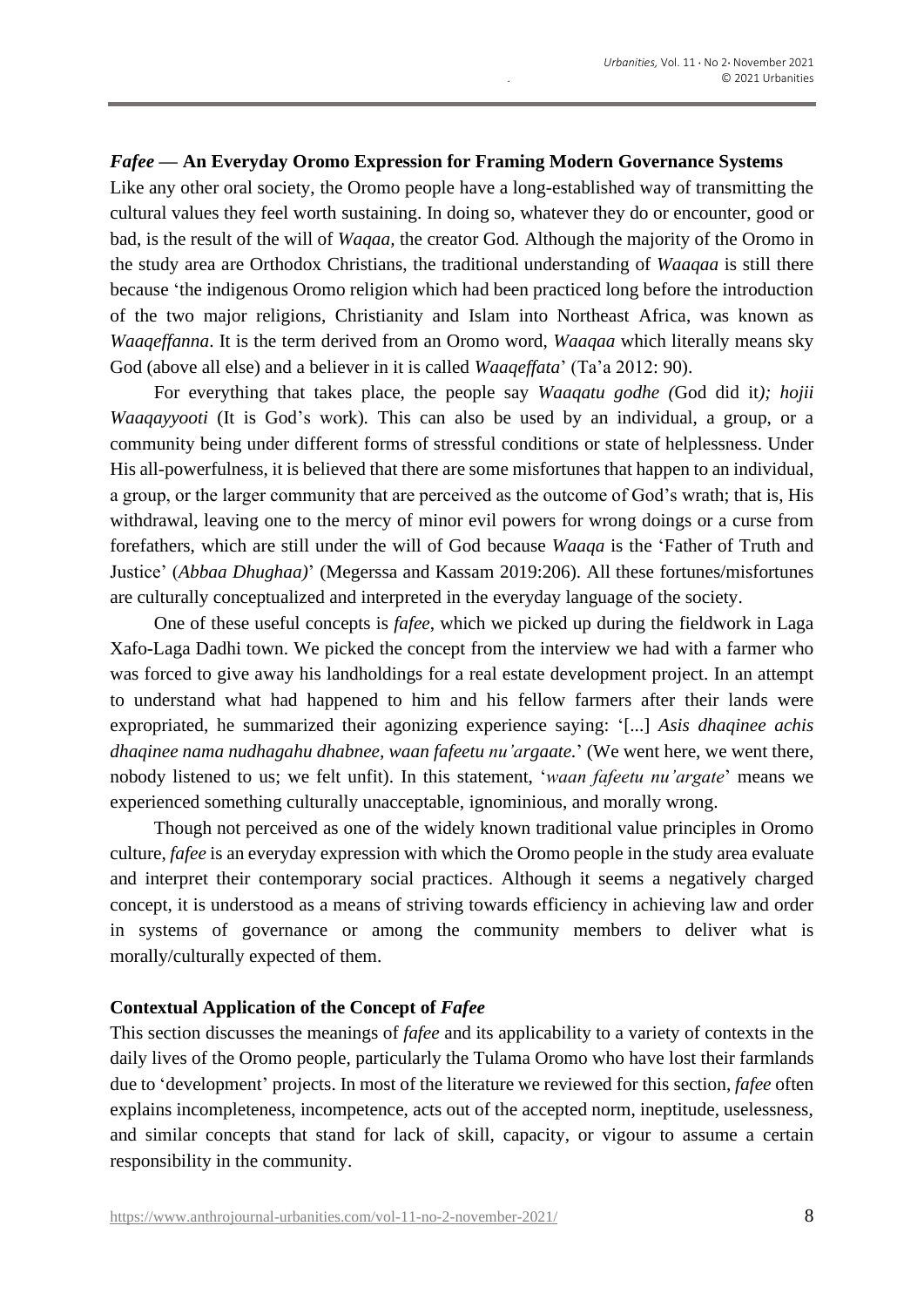After staying longer with the farming community in Laga Xafo-Laga Dadhi town, we learned that *fafee* is widely used to allude to wider issues. Therefore, it is important to deal with this wider understanding of the concept as an everyday common expression before we discuss how it is used locally to frame the impact of urban expansion and the structural malfunctioning of the urban governance system in the town.

During the interview we conducted with the elderly people to generate data for this study, we learned that there are cultural concepts related to some behaviours which are perceived to be *fafee* in the community. But we will briefly discuss only a few of them which we thought would elaborate the concept. First, the concept is related with physical incompleteness, particularly congenital ones. A family who has got a child with some kind of impairment, say an eye, a leg, or any incomplete part of the physical body, is assumed to have been cursed. It is believed that the family has committed an act against the will of God, and hence He has revenged by withdrawing His blessing. Our informant, Baqala Dadhi, said that this type of *fafaa* or the word *fafee* is not often used because it is a taboo word. For the Oromo, it is a taboo to call terms like *jaamaa* (blind), *duudaa* (deaf), *naafa* (lame), and *kan hin dubbanne* (dumb) in front of a physically impaired person (Takele 2017:192). Instead, they use euphemistic expressions such as visually impaired for 'blind' and hearing impaired for the deaf as a sign of respect for the person.<sup>10</sup> In addition, no one chuckles at someone who is congenitally *fafee*. This is mainly for fear that someone who laughs at or ridicules such a person or an animal with some kind of physical deformity, *fafee,* may encounter *fafachuu,* being *fafee*, in his/her family in the future. That is why there is a proverb which says '*kan ilkaan dhalchu, kormi hin dhalchu*' (roughly, what a tooth begets, a bull does not). This means that if you laugh at the natural defect of a person, you invite similar mishaps/defects to your descendants.

The concept can also be associated with marriage or sexual affairs. Among the Tulama Oromo of the study area, one of the most serious cultural practices that need inspection is marriage. Therefore, a naturally competent person is expected to marry because a man or a woman who remains unmarried is considered incomplete, *fafee,* in the community. In a related manner, a person who has a sexual affair with his/her close or distant kin is *fafee* because he/she was involved in incestuous relationship, *haraamu*, in Afaan Oromo.

Cowardice is another meaning attached to *fafee* at individual or group level. *Lunnoomuun fafa* (being a coward is frivolous). In their history, the Tulama Oromo are known for being great fighters and for their bravery. It is not allowed to retreat from any form of group fight or individual confrontation of any cause. A young man who loses in a fight against his fellowman is not accepted by his family, and his father is liable to be ridiculed in the village.

It is equally *fafee* for a man and a woman not to live on their own income in the context of the value the Tulama Oromo attach to work ethics. A grownup healthy person who has the land and other requisite resources is expected to engage in farm activities and produce for his/her family's sustenance. But sometimes there could be a few deviants who, despite their possession, wander around in the village to share from and eat what others have got. Such an individual is socially excluded and not invited even for traditional work parties. In case such a

<sup>&</sup>lt;sup>10</sup> For a detailed discussion on this, see Birhanu Takele (2017).

[https://www.anthrojournal-urbanities.com/vol-11-no-2-november-2021/](https://www.anthrojournal-urbanities.com/?page_id=1361&preview=true) 9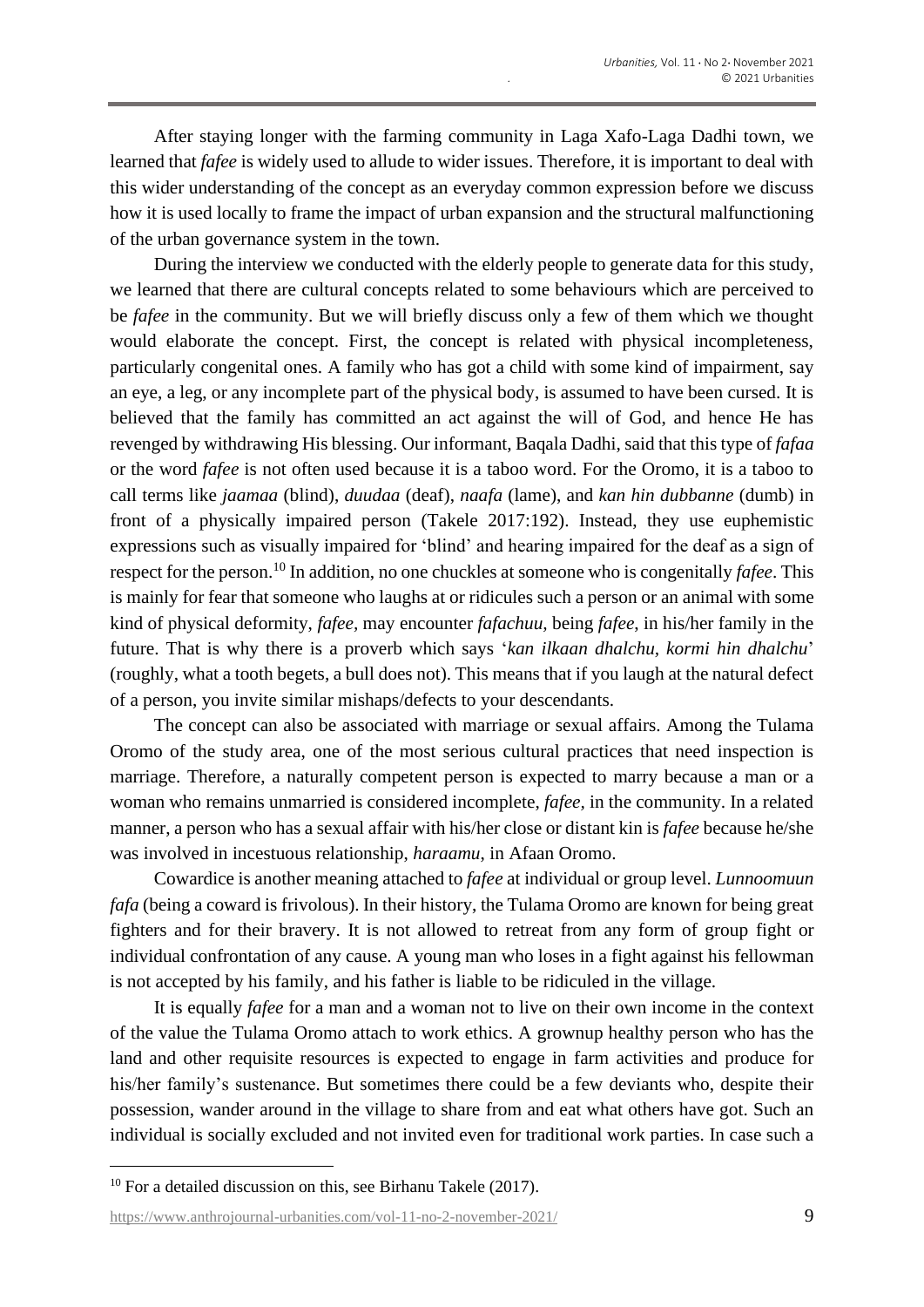person happens to join a work party organized by a co-villager, s/he is always ridiculed through songs customarily sung during cultivation or harvesting in the field. The norm encourages hard work for a member of the community to be fit and socially accepted.

In the context of this study, *fafee* is used to explain the individual capability, skill, and commitment at all levels of the administration in Laga Xafo-Laga Dadhi town. Similarly, it is also used in a wider context in which there is no clear structure with any defined responsibility and accountability in the town's governance structure. In the eyes of the farmer who commented in the public meeting held on 13 December 2012, the procedure followed to assign the town administrators is equally *fafee*.

'*Akka aadaa keeynatti bulchaa keeyna nuti fillata. Amma garu gararraadhaa gadi nutti fidani; maal goona?*' (In our culture, we should elect our leaders. Now they are brought from above. What can we do?). For this commentator, it is *fafee* to assign a manager or a mayor without the knowledge and consent of the local community. Until the advent of Abyssinian colonial expansion to the Oromo land, the Oromo Gada System was encouraging participatory system of governance, and the administrator (*bulchaa*) <sup>11</sup> elected in this way was 'expected to be a responsible, dependable and trustworthy person, acting like the proverbial shepherd in respect to his flock' (Megerssa and Kassam 2019:196). Far from being acting like a proverbial shepherd, from the discussions we had with the informants, it was clear that they were all aware that the government was dispossessing their land in the name of development which seems mainly to serve the interests of the immigrant haves. According to the informants, these immigrants are called *Ormma,* stranger or alien*,* not native to the area, which includes all the non-farming people in their communities. We also learned that this group also includes real estate developers and their clients, the government policy implementers, the *dalaala* ([land] brokers), and the diaspora. Informants believe that dispossession of their land is facilitated by the locally appointed civil servants such as the land administration officers, engineers, and the locally emerging businessmen including the *dalaala.* Since these local level officers and experts are not working fairly, which would have benefitted members of the local community, the latter calls them *fafee* — incomplete, incompetent, inefficient, and incapable.

With regards to inadequacy of individuals' capacity to manage the situation and the farmers' helplessness in the face of massive land dispossession, an informant, a farmer, said: '*Nui maal beekna? Isaan afaan tokko dubatuu silaa*' (What do we know? They speak the same language)*.* This shows that the individuals who were employed and being paid to serve the community betrayed 'their' people and spoke the language of *Ormma*. They have their own development language which*,* to a greater extent, is unintelligible to members of the local community.

Regarding the use of the concept to explain the sternness of how Laga Xafo-Laga Dadhi municipality provides its daily services, particularly in handling the cases of farmers dispossessed of their lands*,* the data gathered from the interview conducted with different people such as the municipal administrator, experts in the Office of Agriculture, and the farmers

<sup>11</sup> The 'word *bulchaa* is derived from *bulchuu*, "to care for; to support; to govern; to lead"' (Megerssa and Kassam 2019: 196).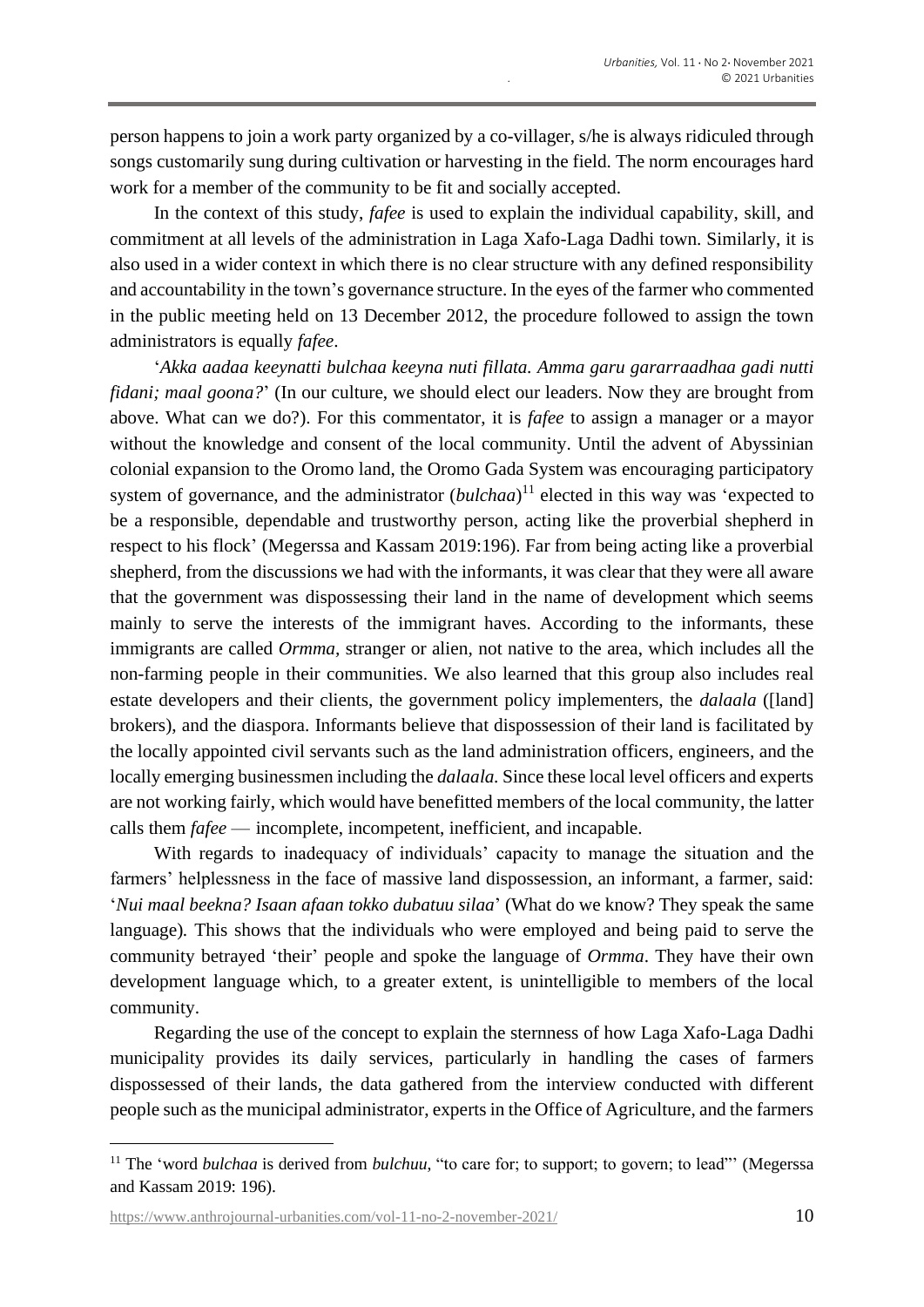themselves illustrated that the system was incompetent. In the first week of May 2012, we went to interview the municipal administrator to get an overview of the structure of the town administration and asked him if he could serve us with a copy of the approved structure. In the interview, he told us that the town did not have a clear administrative structure except for fragmented units that were not up to the standard of the present-day urban administration system in Ethiopia.

Similarly, we also inquired if the Office of Agriculture was established with a legally defined role in urban setting and included accordingly in the administrative structure of the municipality. When we visited the office in March 2012, we found four people who were performing their daily office routines packed in a small room. Except the Team Leader, *Obbo<sup>12</sup>* GT, all the three experts were born in that area, which is now at the heart of the town, where urbanization is deepening its roots. Those agricultural development experts and their parents were victims of the process of land expropriation and its attendant effects. Therefore, they had a fresh memory to bear witness on the matter. Leaving the other three for later interviews, we decided to have an in-depth discussion with the Team Leader.

Our first question to *Obbo* GT was about the responsibility of the Office of Agriculture in the municipality because it was the question for many of our informants in the town. At first, he was very suspicious and reluctant to respond to our questions. Though he recalled that the office was established in 2012, he insisted that he did not have detail information and, thus, advised us to inquire further on this matter with the higher-level town administration officials. He admitted, however, that his office did not have any clear objective and structure which in principle had to be part of the structure of the town administration.

In our further discussion, *Obbo* GT emphasized the need to have *caasaa* (approved structure) and budget for the office he was a Team Leader to at that time; but there was none. He said, '*caseeffami odo jiraatee waan baayyee hojjechuun hindanda'ama*' (If there were a structure, we could do a lot). From all the discussions we had with informants at all levels, we learned that lack of a formal government structure was the major cause for malpractices in land administration, land valuation, and compensation payment processes.

This indicates that the administration does not have the requisite structure and is, therefore, incompetent to provide the required services. From the above discussion, the overall concept of *fafee* among the Tulama Oromo could be summed up with the following simple conceptual framework which illustrates how, under the will of God, a specific epoch or a historical period may make an individual or institution remain *fafee* — incompetent, ineffective, and/or inefficient to meet the expectation of the contemporary society. Thus, this individual and/or institutional inefficiency could result in the emergence of illegitimate social actors with their own vested interests which may, sooner or later, end up with new economic or social relations that may, in turn, call for change through resistance on the ground. This goes with the findings of De Figueiredo et al. (2019), who show how the development approach to restructure Rio de Janeiro with the goal of increasing the economic competitiveness of the city resulted in negative impacts on its economy and its urban dynamics.

<sup>12</sup> This *Afaan* Oromo word is the equivalent of Mr.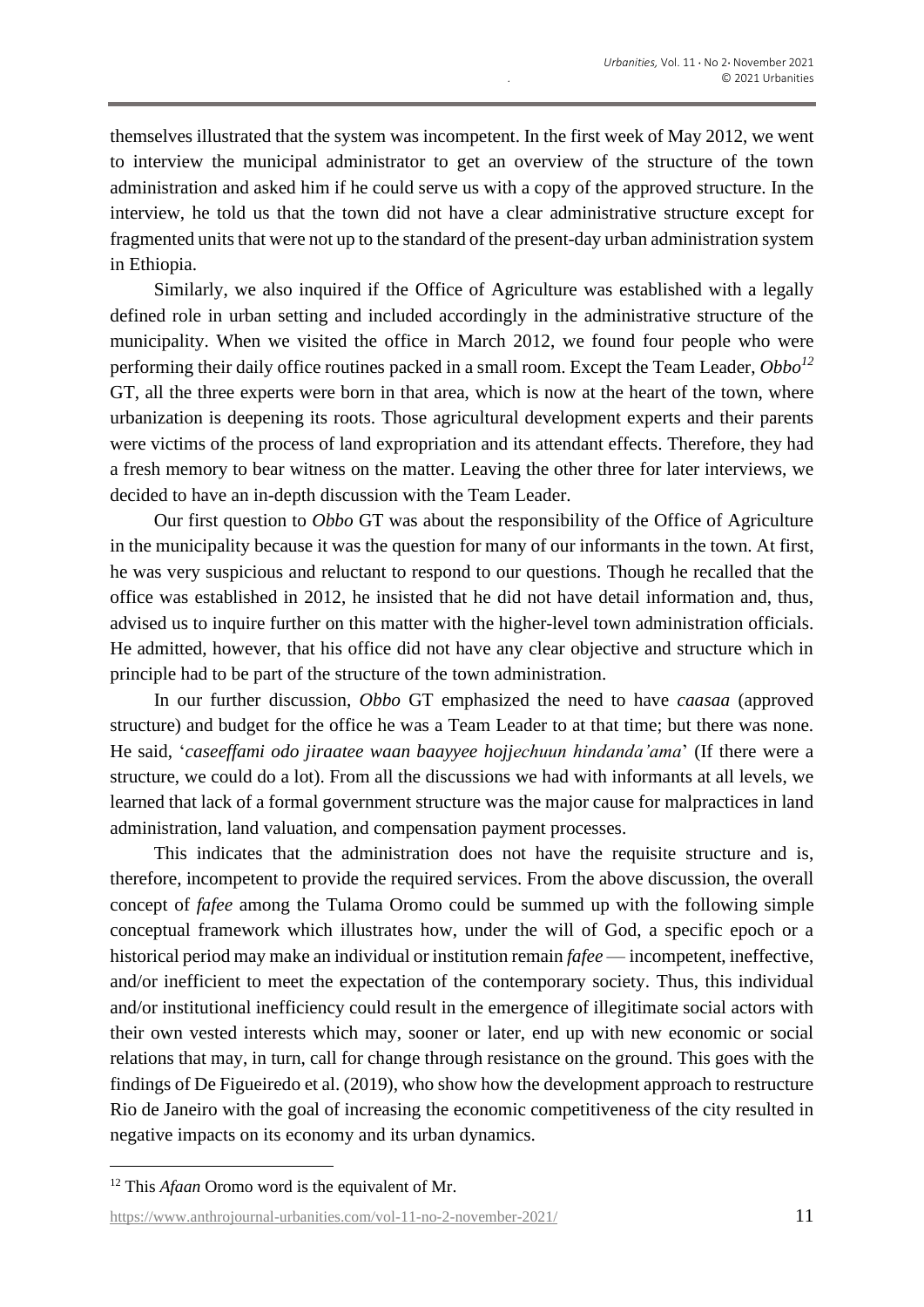The farming community members in the study area had accepted that all the aforementioned incapability and inefficiency of services at individual, group, or institutional level, and all the challenges they faced were the will of God. It is believed that God has already set specific time for something positive or negative to happen on the earth (*lafa)*. That is why BD, one of the informants, said '*Waaqatu bara akkasii nutti fide*' (It is God who brought such a time upon us). A wider interpretation of *fafee* can be made in such a way that one *fafee* can be a cause of another and yet a consequence of another *fafee*. For the moment, the concept can broadly be understood at individual and institutional levels.

Individual level *fafee* in the town administration mainly focuses on individual civil servants who work in offices such as the office of land administration and finance. This was clearly indicated in the public meetings and individual interviews with some of the farmers. The following is an excerpt from the interview conducted with one of the youth leaders of the farmers' movement during the open resistance movement that continued in the town from August to December 2012.

'*Namooti ganda irratti shoomamani dandeetti hinqaban. Uummatas hinfayyadan. Fakkeenyaf bulchan ganda 02 Obbo. BM (naanno Laga Xafoo) waggaa ja'aafi gandicha bulche.waggaa kana keessatti mana woofchoo lama kaba; hoteela tokkoofi grosarii tokko qaba; makinaa galbachii lamafi makiinaa mana tokko qaba.*' This translates as: 'People who are assigned to administer the *gandaa<sup>13</sup>* do not have the capacity. For example, Obbo BM, who used to administer Ganda 02 (Laga Xafo River area) for six years has accumulated wealth, i.e., two flour mills, a hotel and a restaurant; he has two dump tracks and an automobile.'

In the above interview, the informant felt that the administrators occupying various levels in the administration structure had no capacity (in terms of training or of education level) to accomplish their duties to the expected standard. It also shows that the administrators had embezzled public resources and hence they are *fafee*, unfit for the position they held.

Similarly, a man who was taking part in a public meeting held on Friday 28 November 2012 said the following to the person who was chairing the meeting representing the Oromia regional government.

'*Akka aadaa keenyatti warri nubulchan uumatatu isaan filata. Amma achumaa gadi nutti fiddan; nui waan goonu hinqabnu. Warri dur nubulchaa turan mere essa jiru? Doolchee afuriin lafa keenya gurgurate. Ammamo nubulchuuf dhufe. Amma nuyyuu nama barate qabna. Maali?*' This translates as: 'In our culture, leaders are elected by the community. Now you brought (them) from up there. We can do nothing. Where are the previous administrators? A person who sold our land for forty cents has returned to administer us. Why? Now we have our own educated children.'

<sup>&</sup>lt;sup>13</sup> This is the lowest administrative unit in the urban administrative structure of the Oromia Regional State.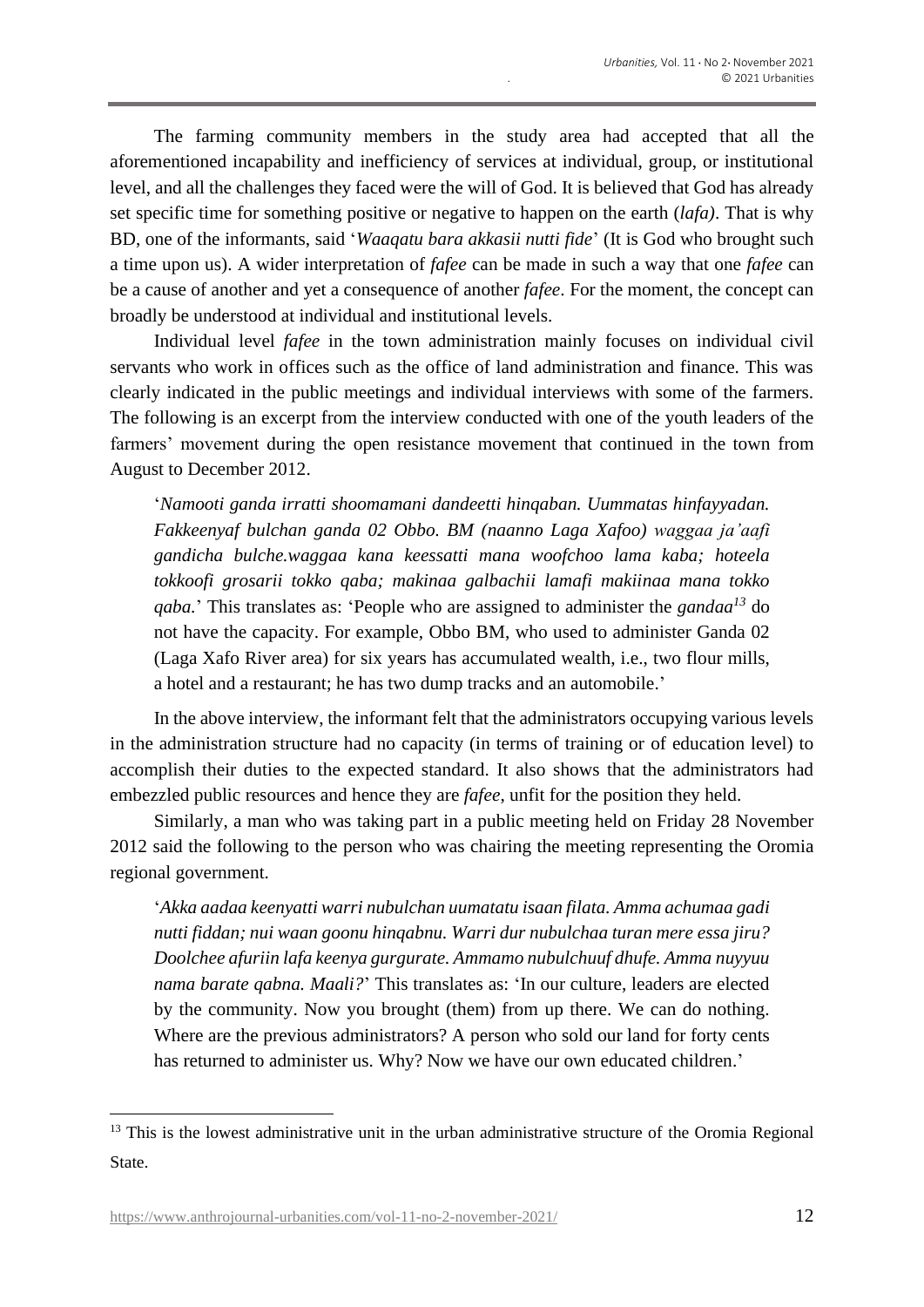For this speaker, the people who had been administering them or are coming to administer them now are morally and socially *fafee*. They are morally *fafee* because they expropriated the farmers' land for extremely low compensation, just forty cents/meter square. They are also *fafee* for they were not elected by the community and, therefore, not legitimate to administer them. Unlike in the past when they did not have educated people of their own, now they have educated people among their children who can manage their communities' issues.

Institutional level *fafee* encompasses wider understanding of the concept. At present, the Ethiopian government has urban development policies and administration structures that are supposed to facilitate smooth delivery of services. It is expected that regional states also have their respective urban development policies and administrative structures. Oromia Regional State, through its different level urban development offices, provides legal frameworks and institutional arrangements for the towns and cities in Oromia. Having this in mind, we interviewed the municipal manager of Laga Xafo-Laga Dadhi town, AO, in April 2012, to know if the town had clear structure for proper functioning of the town administration.

*Amma yoonatti hinqabnu. Magala jiran hundaafuu Biroo bulchinsa Magala Oromiatu qopheessa. Eegataa jirra.* This translates as: 'Up to now, we do not have administrative structure on paper. It is Oromia Urban Development Bureau that prepares organizational structure which is applicable in all towns in the region. We are still waiting for that.'

So far, there is no defined administrative structure for the town. This situation made the urban services to be complicated and ineffective in the eyes of the *farmers* who reside within the administrative boundary of the town. The farmers complain that they do not have any legal status to consider themselves as urban dwellers. That is, there are farmers within the jurisdiction of the city administration whose lands have been expropriated in the name of development, and who still continue to reside in the city on the remaining small piece of land.

#### **Presumed Consequences on the** *Ground*

When an institution or a system, or an individual for that matter, fails to meet the expected standards in service delivery, there is a likely occurrence of unexpected consequences or uncertainties. If all the above understandings are prevalent in the present context of the urban administration in Laga Xafo-Laga Dadhi town, it is evident that some forms of prejudices are likely to manifest themselves.

In this study, we observed that there were two forms of prejudices which we have labelled as subconscious and conscious ones. The 1995 FDRE Constitution, the Oromia Regional State Rural Land Holdings Proclamation No.137/2007, the Land Expropriation and Compensation Proclamation No 455/2005, the Urban Land Lease Proclamation No.721/2011 and many other legal documents of Ethiopia affirm the equality of all people before the law. Accordingly, Art. 25 of the Constitution states:

'All persons are equal before the law and are entitled without any discrimination to the protection of the law. In this respect, the law shall guarantee to all persons equal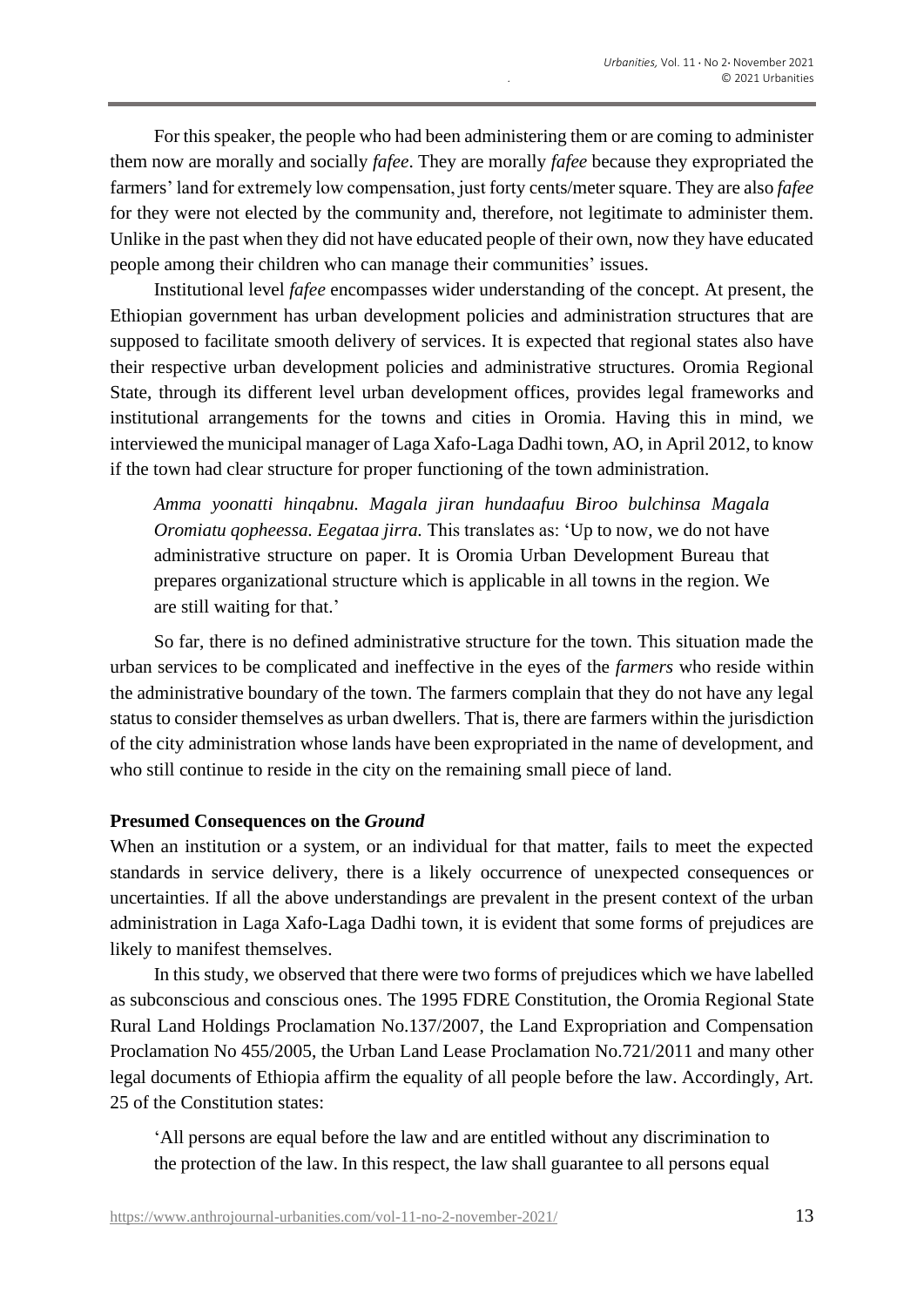and effective protection without discrimination on grounds of race, nation, nationalities, or other social origin, colour, sex, language, religion, political or other opinion, birth or other status.'

The Constitution ensures the just treatment of all persons irrespective of their background. In this regard, all the legal documents are very much conscious of the rights of people.

If all these legal documents ensure the equality of the citizens, the constitutional right to property ownership, free access to land and protection against eviction, where does the cause of prejudice and marginalization lie? First, even though the law claims that it treats all persons equally, there is no clear and transparent system of accountability and control mechanism of conscious malfeasance within the subconscious system. Informants reported that individuals who abused public office and used land and its resources for personal gain are rarely held to account for their corrupt behaviour.

During the fieldwork, we learned that the administration of the town did not clearly show or somehow indicate the status of the farmers whose livelihood was literally dependent on farming but live within the administrative boundary of the town. Although we are aware that, as set out in the federal and regional legal documents, the system was not set to discriminate against any section of the residents in the town, some of the informants felt that they were not treated equally, or they were marginalized by the individual actors who favour the newcomers attracted to the area in the name of 'development' or investment. The perception is clearly stated in the following excerpt from an interview with a farmer: '*Hunddi issaanii tokko. Afaan tokko dubbatu*' (They are all the same. They speak the same language). Is there any ground to blame the government structure? Obviously yes. In spite of the existence of clear government policies and regulations, there was no legal instrument to ensure transparency and establish accountability in the process of land measurement, valuation of properties, and payment of compensation upon land expropriation. The following excerpt is from an interview with a farmer, SL, on the Voice of America (VOA).

'If we see the way Laga Xafo-Laga Dadhi town administration expropriates land, firstly, more than 75% of the land dispossessed from the farmers is used for residential house construction. But we do not know who takes the land. The administration sells it. We do not know the people who are constructing the houses here (on those lands).'

Although the land belongs to the state and the people (of Ethiopia), it is the farmers who have been using the land. We know that a farmer should give his land for development purposes. However, when he gives the land, certain requirements should be fulfilled; but practically these requirements are not there.

A farmer is not informed why s/he should leave the land. He/she does not know the boundary. The compensation payment process is not transparent. The land is measured without the presence of the farmer. Farmers are not asked. The administration sends the engineers and local administrators. After the size of the land is somehow known, the amount of compensation is determined, the data is taken to the municipal administration, then the land losing farmer is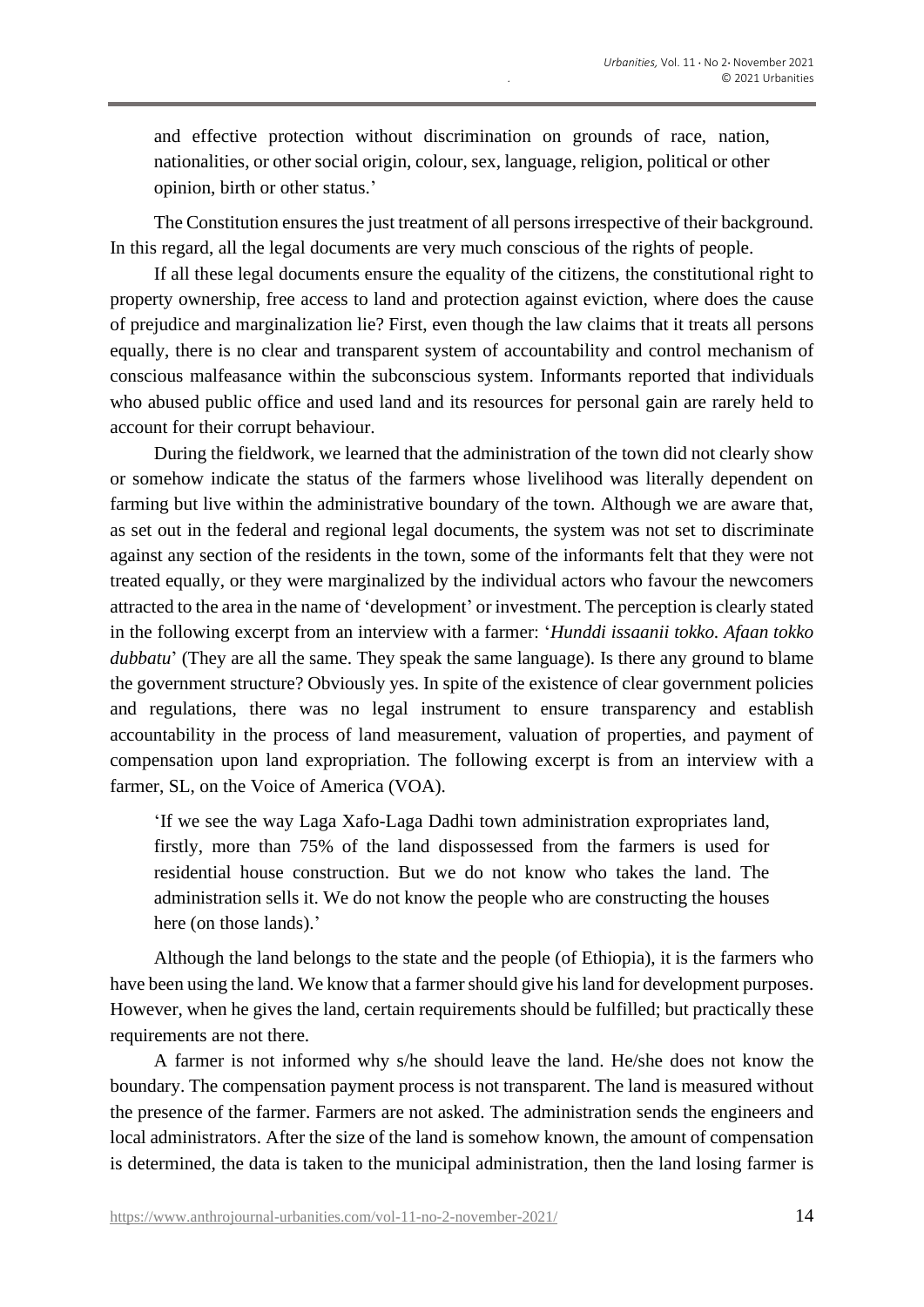called to collect the cash compensation. If a farmer complains that he/she did not understand about the compensation procedure and the legal entitlement he/she has on the remaining plot of land, he/she is taken by the police and the local militia to the police station for detention.

The above interview shows that the farmers had developed a sense of being excluded from the process of land measurement, land valuation, and compensation determination. This obviously eroded the bargaining power of the land losing farmers and made them lose trust in the governance system. In this sense, no one can see an open discriminatory action but individuals who exercise their power in the urban governance system evade the regulations or laws to control the land resource to advance their individual or group interests. This is what we call a conscious act in a subconscious system. The acts are conscious in the sense that the actors, irrespective of what the laws say, accumulate the land resources in the hands of their relatives, brothers, sisters, or friends appropriating it under the guise of development. In a public meeting held on 10 December 2012, one of the youths in attendance at the meeting said:

'*Obbo AY, bulchinsi laafaa duraanii bootaa afurtamii ja'a qaba. Haati mana isa biiroo gali hojetti. Lafa kana hunda maqaa fira isanitiin fudhatan. Maqaa saree isaniitiin illee fudhataniru.*' This translates as: 'Mr. AY, the former head of the Land Administration Department, owns 46 plots of land in this town. His wife is working in the Revenue office. They took all this land in the name of their relatives and even in the name of their dog!'

Such a conscious act within the subconscious system results in another conscious act (such as, the accumulation of public resources in the hands of a few corrupt civil servants and their associates) within the subconscious system, though a blatant violation of the law results in another conscious but opposite act (for example, resistance and protest, which depending on circumstances could either be violent or peaceful in the form of street protests or petitioning the government) by way of delegitimizing or withdrawal of legitimacy of the subconscious together with its conscious actor(s). This, in turn, results in the conscious actors' feeling that they are discriminated and marginalized. The effect is much wider, resulting in the discrimination of the whole system together with its actors. This form of prejudice is very much informed, which we label as conscious discrimination. From the point of view of the informants, since the system did not serve in the way it was legally mandated to, they totally rejected it saying it was not theirs and the targets of the delegitimization exercise are the institutions, the system and the individuals who work for the smooth functioning of the dysfunctional city administration structure.<sup>14</sup> The community is conscious that the actors of the system consciously work against their interests manipulating the latter and, therefore, both the actors and the system deserve discrimination.

But if the system consciously declares and publicizes that all persons are equal before the law, why is it not conscious enough about the conscious malfeasance of the actors in the city administrative structures? Two main reasons can be drawn from the in-depth interviews

<sup>&</sup>lt;sup>14</sup> On legitimacy and legitimation, see the mainstream discussions published in this journal (Pardo and Prato 2018).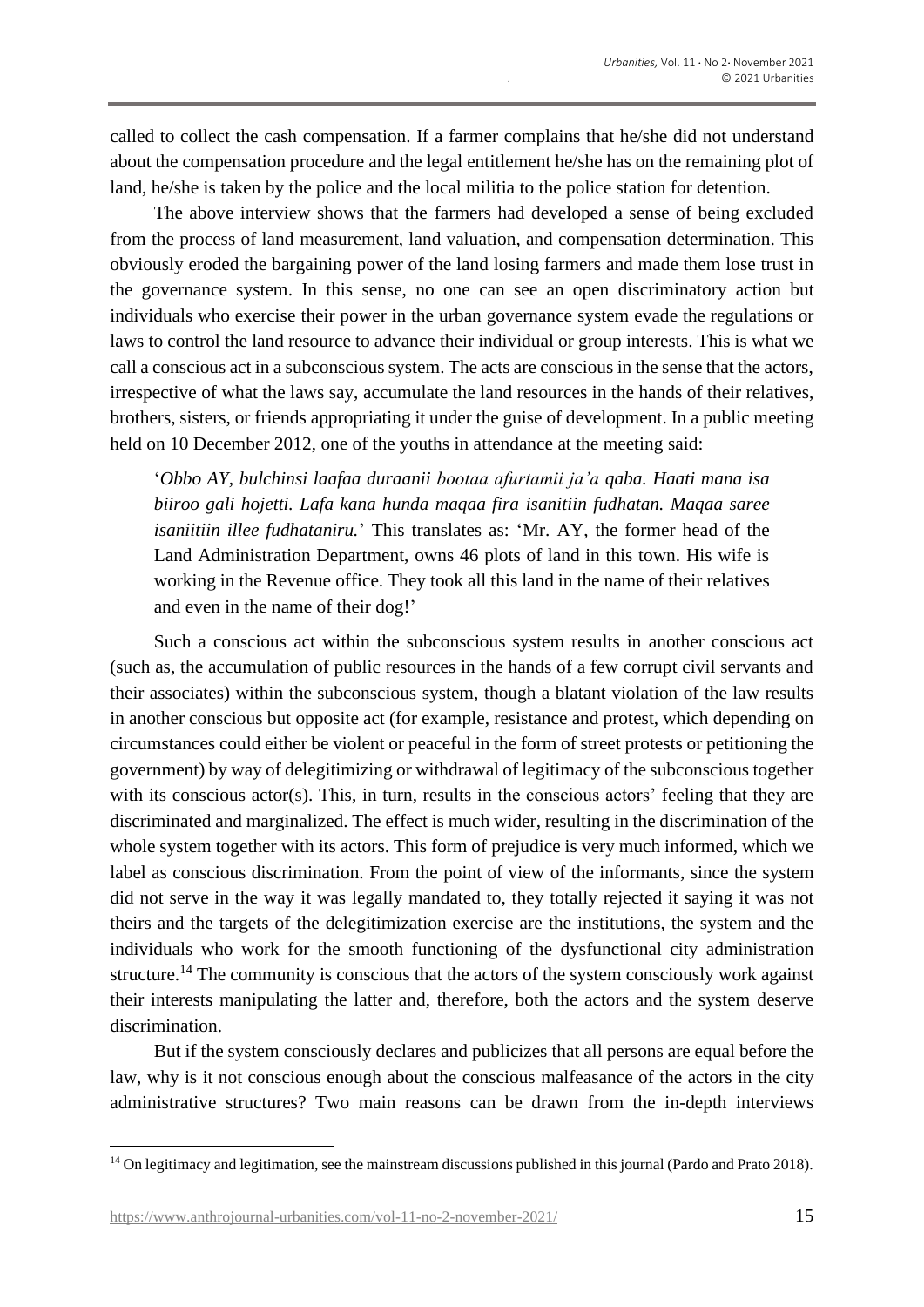conducted with several people in the study community. First, even though the laws and the regulations categorically prohibit any form of corrupt practices, there were no transparent control mechanism to prevent the manipulation of the law by individual actors. Of course, one may argue that there are legal procedures and institutions such as the criminal justice system and other legal instruments such as the Ethics and Anti-Corruption Commission. However, since the abuse of public office to use land resources for personal gain was done in a very sophisticated way, there were no robust federal or regional government institutions to counteract against such a corrupt system. Second, the moral integrity and competence of the individual actors are challenged by the community. Soon after the peasants began resistance against the massive land expropriation that was going on in the town, most of the civil servants in the town administration stopped providing services for they were easily agitated and frightened by the resistance movement. The following is extracted from an interview conducted with an employee of the Justice Office:

'*Amma hojiin hinjiru. Hojjetaan hojii dhabeera. Akka kootti sirri dha. Namni tokko biiroo keessatti dhufee yoo itti tufee maalgodhu. Yeroodhaaf miliquu wayya.* This translates as: There is no work now. 'People have stopped work. I think they did the right thing. What if someone comes to their office and spit on them? It is good to disappear for a while.'

However, the expansion of both public and private development projects has forced the farmers to be involve in a wider range of relationships with diverse group of actors, often with competing interests. The issues they discuss and the modes of communications were also varied. They communicate with government employees, the private project owners and their clients, the *dalaala*, the new migrants who came to the town seeking jobs in the real estate construction projects, manufacturing, or other sectors. Therefore, the increase in the number of issues to manage and actors to engage with made the farmers busier than usual. Whenever such multiple actors appear with different, sometimes incompatible, interests, it may result in different forms of resistance by individuals or groups who think their interests were not accommodated.

## **Concluding Remarks**

In this article, we have shown how deep and humanly the African indigenous moral principles are by taking a particular concept from the Oromo culture. We have seen that African value principles are reflected in the everyday practices of their respective communities to ensure respect, human dignity, justice, and compassion. *Fafee,* despite the fact that it encompasses some value outlooks that treat disability as an incompleteness resulting from *Waaqaa*'s withdrawal, the concept is used in the everyday language of the community to explain people's cultural perceptions in response to injustice and inequalities that arise as a result of rapid urbanization.

But the question is, if African societies have these values that protect human dignity and justice in their indigenous philosophies and everyday language, why does the modern African governance system shy away from utilizing these potentials? There are two possible reasons.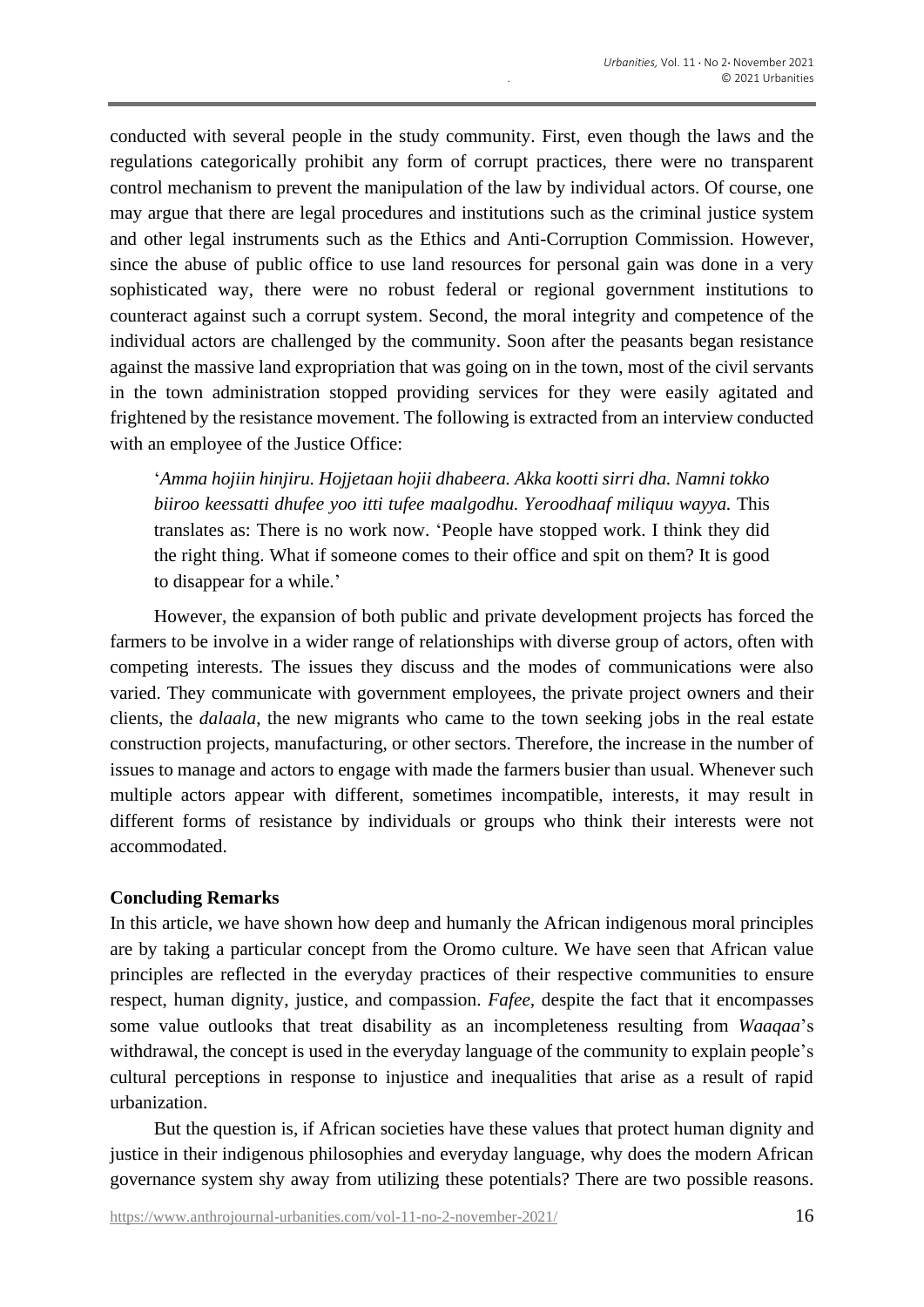One is fear of holding accountability. Most African governments have restrictive laws in order to protect their entrenched leaders and to legitimize the abuse of term limits in office. In addition, they develop weak national, regional or continental mechanisms of human rights protection thereby corrupt their own systems for which they should be held accountable if modern justice systems are non-*fafee*.

The other possible reason is that modern African governments could not liberate themselves from seeking foreign solutions for African problems that arise from system inefficiencies. Here we do not take any position to oversimplify the complex relationship between Africa and the West or the 'traditional' versus 'modern' perspectives, but we cannot deny that we Africans have been seeking wisdom from abroad since the coming of 'modern' governance system. Our constitutions are copied, our modern education systems lack the spice of local wisdom, and our urban governance systems are alien to the local cultures.

So, recognizing where our *fafee*/*fafeness* lies in our urban governance practices will help to listen to our own people and speak the everyday language of the community. From the forgoing discussion, we can understand that *fafee* is a negatively charged concept, but it guards against any deviation from the acceptable moral and ethical values of the community, which will eventually be judged both by earthly laws and *Waaqaa*'s final verdict.

## **References**

- Abdulahi, A. 2020. African Indigenous Leadership Philosophy and Democratic Governance System: Gada's Intersectionality with Ubuntu. *Journal of Black Studies*, 51 (7): 727- 759.
- Alamayo, D. A. 2015. *SAFUU: The Indigenous Oromo Moral System*. MA Thesis, Dept. of Philosophy, Addis Ababa University.
- Baxter, P.T.W. 1978. Ethiopia's unacknowledged Problem: the Oromo. *African Affairs*, 77 (308): 283–296.
- Broodryk, J. 2009. African 'Ubuntu' [Philosophy and Global Management.](http://www.google.com/url?q=https://www.jstor.org/stable/27749670&sa=U&ved=0ahUKEwjN9Ln206DkAhULa1AKHWNECZcQFggiMAM&usg=AOvVaw1eqNEmbU6Fy11ZGELghgOS) *[Journal of Business](https://www.researchgate.net/journal/0167-4544_Journal_of_Business_Ethics)  [Ethics](https://www.researchgate.net/journal/0167-4544_Journal_of_Business_Ethics)*, 84: 313-328.
- De Figueiredo, J. L., Grand Junior, J. Borges Corrêa, S. 2019. Urban Restructuring in Rio de Janeiro: Creative Economy and New Perspectives of Development. *Urbanities-Journal of Urban Ethnography*, 9 (1): 91-107.
- Demissie, N. 2000. Indigenous Technical Knowledge of Farmers in North Shoa: Soil and Water Conservation and Pest Control. In *Proceedings of the Ethiopia National Workshop on Indigenous Knowledge Systems in Ethiopia*. OSSREA Ethiopia Chamber: 14-15.
- Fituma, D. 2017. Indigenous mechanism as a Foundation for African Solutions for African Problems Comprehension: Lessons from Gada System of the Oromo Nation in Ethiopia. *Sociology and Anthropology*, 5 (5): 379-387.
- Geertz, C. 1973. *The interpretation of Cultures: Selected Essays*. New York: Basic Book Publishers.
- Gutierrez, L. 2017. Ubuntu: An African Culture of Human Solidarity. *Africa Europe Faith and Justice Network*; [http://aefjn.org/en/ubuntu-an-african-culture-of-human-solidarity-2/.](http://aefjn.org/en/ubuntu-an-african-culture-of-human-solidarity-2/)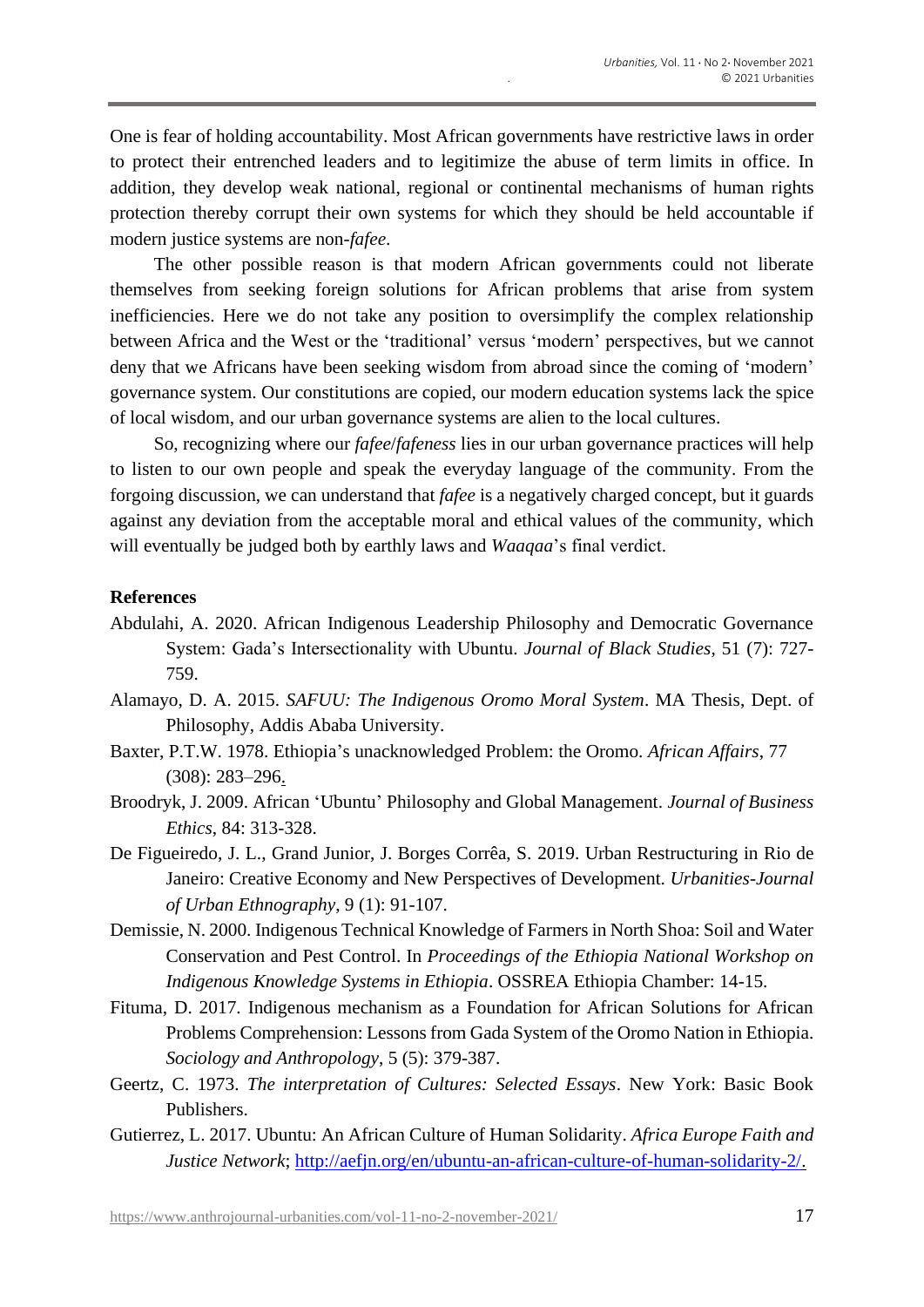- Haile, A. 2009. Gada *System: The Politics of Tulama Oromo* (vol.1). Addis Ababa: Oromia Culture and Tourism Bureau.
- Jalata, A. 2012. Promoting and Developing Oromummaa. *Sociology Publications and Other Works*; [http://trace.tennessee.edu/utk\\_socopubs/83;](http://trace.tennessee.edu/utk_socopubs/83) retrieved 12 February 2015.
- Legesse, A. 1973. Gada: *Three Approaches to the Study of African Society*. New York: The Free Press.
- Legesse, A. 2000. *Oromo Democracy: An Indigenous African Political System*. Lawrenceville & Asmara: The Red Sea Press, Inc.
- Krase, J. 2018. The Multitude of Approaches to Urban Ethnography: Blessing or Curse? In I. Pardo and G. B. Prato (eds), *The Palgrave Handbook of Urban Ethnography*. New York: Palgrave Macmillan.
- Lemma, M., Mitiku, H. 2000. Farmer Innovators and Innovations in Land Husbandry in Tigray: The Experience of ISWC II Ethiopia. In *Proceedings of the Ethiopia National Workshop on Indigenous Knowledge Systems in Ethiopia*. OSSREA Ethiopia Chamber: 16-17.
- Markakis, J., Ayele, N. 1986. *Class and Revolution in Ethiopia*. New Jersey: The Red Sea Press.
- Mbigi, L. 1997. *Ubuntu, the African dream in management.* Pretoria: Sigma.
- Megerssa, G., Kassam, A. 2019. *Sacred Knowledge Traditions of the Oromo of the Horn of Africa*. Fifth World Publications.
- Metz, T. 2012. *Ubuntu* as a moral theory and Human Rights in South Africa. *African Human Rights Law Journal*, 11 (2): 532-559.
- *News 24.com*. 2011. User's Comments. 15 November.
- Nyamnjoh, F. 2017. Incompleteness: Frontier Africa and the Currency of Conviviality. *Journal of Asian and Africa Studies*. 52 (3): 253–270.
- Okpalike, C. 2015. The Rebirth of African Moral Traditions as Key to the Development of Sub-Saharan Africa: The Igbo Paradigm. *Journal of International Education and Leadership*, 5 (1): 1-15.
- Pardo, I., Prato, G. B. 2018. *Urban Ethnographers Debate Legitimacy*. Special Issue, *Urbanities-Journal of Urban Ethnography*, 8 (Suppl. 1); [https://www.anthrojournal](https://www.anthrojournal-urbanities.com/wp-content/uploads/2018/05/Vol-8-Suppl-1-April-2018.pdf)[urbanities.com/wp-content/uploads/2018/05/Vol-8-Suppl-1-April-2018.pdf](https://www.anthrojournal-urbanities.com/wp-content/uploads/2018/05/Vol-8-Suppl-1-April-2018.pdf)
- Pardo, I., Prato, G. B., Rosbrook-Thompson. J. 2020. Ethnographies of Urbanity in Flux: Theoretical Reflections*.* In I. Pardo, G. B. Prato and J. Rosbrook-Thompson (eds), *Ethnographies of Urbanity in Flux: Theoretical Reflections*. Special Issue, *Urbanities-Journal of Urban Ethnography*, 10 (Suppl. 3): 2-12; [https://www.anthrojournal](https://www.anthrojournal-urbanities.com/wp-content/uploads/2020/03/4-Introduction.pdf)[urbanities.com/wp-content/uploads/2020/03/4-Introduction.pdf](https://www.anthrojournal-urbanities.com/wp-content/uploads/2020/03/4-Introduction.pdf)
- Proclamation No 455/2005. *A Proclamation to Provide for the Expropriation of Land Holdings for Public Purposes and Payment of Compensation*. Addis Ababa: Berhanena Selam Printing Press.
- Proclamation No. 130/2007. *Oromia Regional State Rural Land Holdings Proclamation*. Addis Ababa: Berhanena Selam Printing Press.
- Proclamation No 271/2011. *A Proclamation to provide for Lease Holding of Urban Lands.*  Addis Ababa: Berhanena Selam Printing Press.